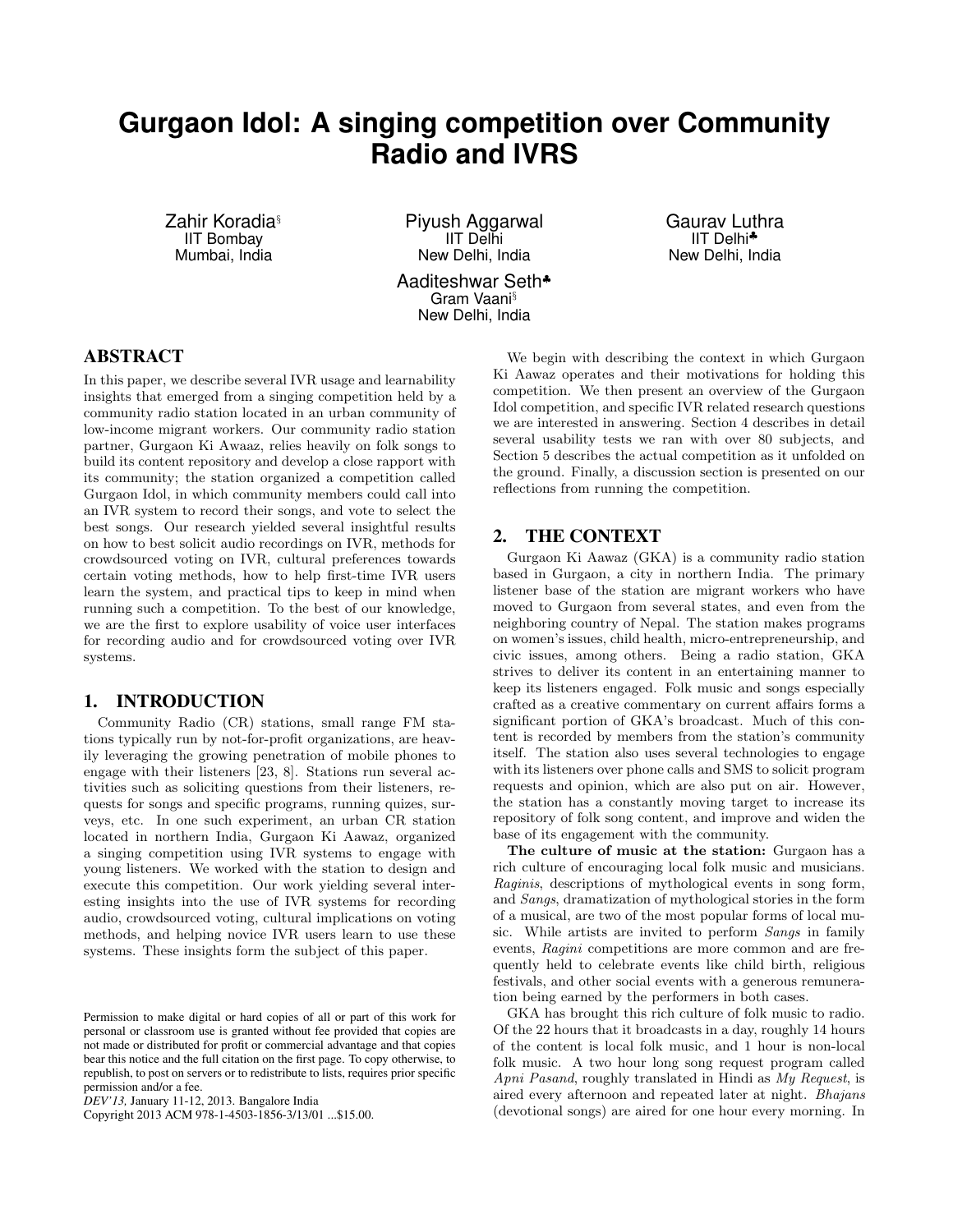addition, topical programs on health and employment are also accompanied with songs on a related theme.

Gurgaon Ki Aawaz needs to have a significant repository of songs to be able to air such a large amount of folk music on a daily basis. It has evolved several innovative strategies to do this. The station staff regularly visit Ragini competitions, Sang performances, and various local music events, to record the songs and later air them on the station. Because the station has established itself as a promoter of folk music, it now also regularly receives invitations to such events. Other methods of sourcing music include inviting musicians to the station for higher quality studio recordings, soliciting pre-recorded music from local professional singers, and visiting musicians' homes for recordings. GKA now has a bank of more than 800 folk songs collected over a period of three years. In spite of this collection, obtaining new songs remains a continuous challenge for the station as its listeners continue to request for songs that the station does not have.

Community representation at the station: One of the core principles of community radio is ensuring community participation in content creation. At GKA this principle manifests in the form of receiving calls from listeners and putting their voices on air. The station uses a variety of methods to achieve this: It uses (a) GRINS [7, 9], a radio automation system, to put calls live on air, (b) PhonePeti [10], an answering machine system, to receive feedback 24 hours a day, and (c) a dicta-phone to record received calls on their office phone. Across all these methods, the station receives more than 50 calls a day.

Although the number of calls received are admirable, a closer look at the demography of callers reveals a bias: according to the station, most of the calls are received from men aged greater than 30. The station has attempted to even out this bias through explicit requests for women and youth participation and relevant radio programs but with limited success.

To address the above challenges to enhance the bank of songs and singers, and to encourage the youth and women to build a relationship with the station, we worked with GKA to design and execute a singing competition called Gurgaon Idol. We next describe the design of the competition.

# **3. COMPETITION DESIGN**

To enhance the song bank and participant plurality, and to create excitement about the competition, we wanted it to be easily accessible for participation by listeners and to involve them in judging the best songs. We therefore designed the competition as a two phase event conducted over radio, IVR, and SMS:

## **3.1 Phase 1 - Participation**

Radio promotions were aired to encourage participation, and listeners could take part in the competition by simply calling into an IVR system and recording their name, age, and the song they wanted to enlist. To encourage participation from the youth, the participants were divided into two groups: (a) those aged below 30 and (b) those aged above 30<sup>1</sup>. Participants could also call repeatedly to rerecord their songs in case they were not satisfied with their previous recordings. We used the phone numbers as an identity for the singers to allow them to revise their entries.

# **3.2 Phase 2 - Voting**

In the second phase, all the songs were assigned an entry number and considered for voting. The songs with their entry numbers were aired on the radio to popularize them, and listeners were encouraged to vote through SMS and IVR systems set up by us. The songs were to be judged exclusively through these votes, thus ensuring that winners were chosen by the community. Two winners from each group were chosen at the end of the voting. The winners were invited to the station and several songs of each winner were recorded in the studio, which the winners were free to sell.

## **3.3 Research questions**

Through the competition, we wanted to answer several questions about the usage of IVR systems in low-income and poorly literate communities. The questions on which we focused are as follows:

- Audio recording method: In earlier work [10] the authors noticed that when callers were asked to record their message after "the beep", many of them did not understand the instruction. In this paper, we explore two options to prompt a caller to record their name, age, and song: (a) the commonly used "record after the beep", which we call Beep Voice User Interface (VUI) and (b) "press a button and then start recording", which we call Button VUI. Our intuition was that the second method would be easier and give time to the caller to prepare herself to start recording. Insights from this study would apply to other IVR systems as well that ask callers to leave messages.
- Song voting method: What is a good way to allow callers to vote on songs? We consider three different voting methods: (a) Thumbs-up/Thumbs-down - one song at a time is played to the caller and she is asked to vote the song up or down, (b) Best of two - two songs are played to the caller and she is asked to choose the better of the two, and (c) Best of four - caller chooses the best of four songs played to her. Insights from this study would be useful in other crowdsourced ranking and rating IVR systems as well.
- Learning to use IVR systems: Given that most listeners are unlikely to have had past exposure to IVR systems, how can the radio station train listeners in using IVR systems? We consider learning through (a) on air instructions, (b) repeated calls, (c) instructions over a phone call, and (d) in-person handholding. Insights from this study will apply broadly to any IVR system on how to efficiently train new users to interact with the automated system.

We try to answer these questions by first conducting detailed usability tests in a controlled environment, and then obtain macro-level statistics recorded in the actual competition.

# **4. USABILITY EXPERIMENTS**

To answer the above questions, we conducted four usability studies with a total of 88 subjects chosen from the

 $^1\rm{We}$  had also divided each of the two groups into male and female, but merged them later due to lack of enough female participants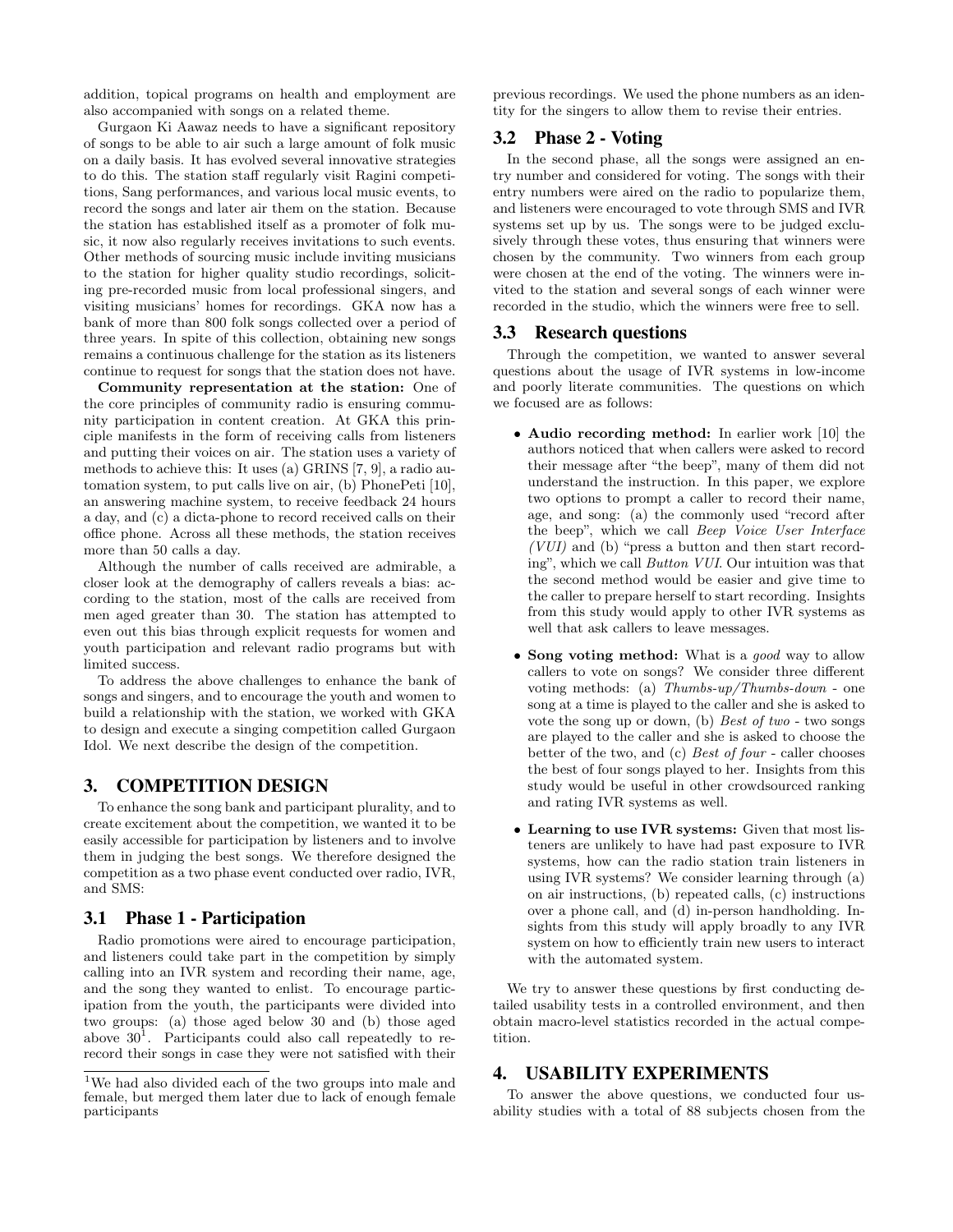catchment area of Gurgaon Ki Aawaz. We first describe demographic characteristics of the subjects, followed by the experiment environment, and then provide detailed experiment design and results of each of the four tests.

## **4.1 Subjects**

Our subjects were drawn from the listener base of GKA so that the sample mimics, as much as possible, the actual listeners of the station. Due to the lack of availability of listener demographics, we chose our subjects across a variety of age, gender, education and occupational backgrounds. Figure 1 shows histograms corresponding to the ages of 41 male and 47 female subjects, and highlights the even distribution of subjects across ages. Figure 2 shows the educational qualification of the subjects that seems to be concentrated around class 10 and class 12, and is evenly distributed otherwise. Some of the occupations reported by the subjects were student, house wife, electrician, security guard, and driver. All except five subjects used Hindi as their primary language of communication. 35 subjects reported to have had prior exposure to IVR systems at customer service numbers of cellular providers, but only 9 subjects had used a record-amessage like IVR system such as PhonePeti [10]. Thus, our subjects covered a wide demography range of low-income urban citizens who were new to the kind of IVR systems on which we wanted to evaluate them. Appropriate caution should be taken on the generalizability of our results to a demography outside the one we evaluated.



Figure 1: Age distribution of male and female subjects chosen for the experiments.

We conducted four different experiments with these subjects. To avoid confounding the results of the experiments with each other, no subject was used for more than one experiment. We next describe the environment in which the experiments were conducted.

#### **4.2 Experiment environment**

All experiments were conducted at the community radio station, to serve as a balance between the practical challenges of conducting the study in the subject's own environment Vs. the risk of impacting experiment results because of the environment being unknown to the user. A separate room was used for the evaluations with subjects invited one at a time to the room, while other subjects waited for their turn in another room.

A low-end color-screen phone was used to make calls into



Figure 2: Distribution of number of years of study completed by the subjects chosen for the experiments. Examples: Class  $10$  pass  $= 10$  years of study, and three year undergraduate  $program = 15$  years of study.

the IVR system. Enough time was provided to the subjects to get familiar with the phone.

All subjects were given a token money of Rs. 100 and a GKA sticker to acknowledge that they had taken time off work and traveled at their own expense to the station to participate in the experiments. The subjects were informed of the token money before they arrived at the station, and that acted as an incentive for them to participate in the experiments. We next describe each experiment design in detail and present the corresponding results.

## **4.3 Audio recording methods**

In PhonePeti, the authors observed that first-time IVR callers faced problems in being able to leave recorded messages, and hence we wanted to experiment with another voice user interface (VUI) for the participation phase of the competition to have callers record their songs. We considered two different VUIs: (a) Beep VUI, a commonly used interface in answering machine systems asking the caller to record their message after the beep, and (b) Button VUI, asking the caller to press a button before starting to record the message. If the caller does not press a button within a timeout, the instructions are repeated. Schematics of both these interfaces are shown in Figure 3. Both VUIs asked the caller to first record their name and age, and then record the song for the competition.

Seven subjects were first made to use the Beep VUI followed by the Button VUI, and four subjects were asked to use the to VUIs in reverse order<sup>2</sup>. Subjects were given a hypothetical situation where they had to participate in a singing competition by calling into a "computer operated service" and record their song. A promotional tutorial prepared by GKA with instructions on mock usage of the IVR was played out to each subject from a laptop to train them on how to use the IVR, and mimic the situation of hearing the promo on radio. Subjects were allowed to listen to the promo as many times as they wanted before actually

<sup>&</sup>lt;sup>2</sup>Although we started with seven subjects for both the orderings, three subjects in the second grouping got called off during the experiment and we were unable to replace them since the subjects chosen for this experiment were all singers.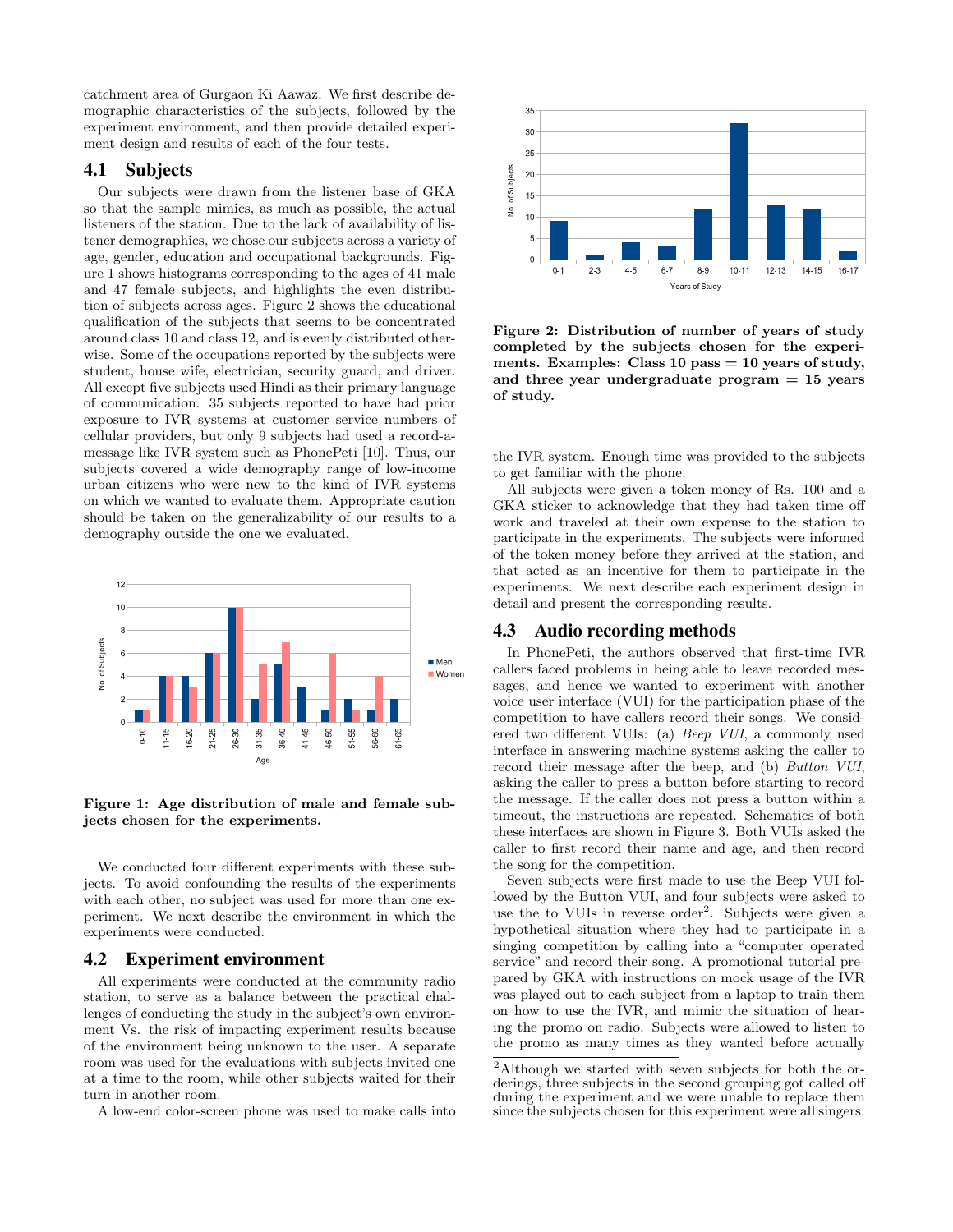

Figure 3: Schematics of Beep and Button VUI

trying out the IVR system. Prompts and encouragements were then provided whenever the subjects were hesitant or confused while using the system. After a subject had used one VUI, she was asked about the difficulties they faced in understanding and using the VUI. After a subject had used both the VUIs she was asked to choose the VUI that was easier for her and her reasons to choose it. Next we present the learning obtained from this experiment:

- Subjects did not understand what was wanted when the IVR system asked them to "record" their name and age. They found "speak into the phone" as a more appropriate instruction.
- When asked to press any button (before or after the recording, depending on the VUI), subjects got confused about which specific button should they press on the phone. They preferred to be told to press a particular button so that they did not make a mistake.
- The promo in the form of a mock usage did not seem to help. Explicit instruction worked better. This was in fact reported as a need by one of the subjects. Five subjects could not differentiate between the two IVRs through the promos, further indicating that mock usage may not work very well as instructions. We verify this more strongly in the third experiment on IVR learnability.
- Subjects were often hesitant to press buttons as they were afraid of doing something wrong or breaking something. This is a well known challenge [13, 2], and it reappeared here in our context as well.
- Many subjects reported that they understood the instructions when they heard them, but during actual usage they forgot what they were supposed to do and were not able to act correctly. This is a common difficulty commonly associated with the "Memory for Arbitrary Things", where people try to remember arbitrary sets of steps to carry out a task instead of building a mental model of the task and logically try to remember the steps [15].
- When using the button VUI, many participants did not wait to listen to the complete instructions. They tried to press a button immediately after hearing "please press any button on your phone and record your name and age", and did not wait to hear "press the button again to stop recording".

The key learning to note are that words like "record" are hard to relate to for a first time IVR user; giving specific instructions instead of a free choice, for example when asking the caller to press any button to start recording, can reduce anxiety; and having people learn IVR systems by listening to mock-ups or pre-instructions is not as simple as it seems.

The above insights helped to improve the actual voice user interfaces presented to the participants in the competition. We next describe the experiments related to voting methods.

## **4.4 Voting methods**

A common method widely used on the Internet for crowdsourced ranking is for users to do a thumbs-up/thumbs-down or provide a rating between 1-5 on each item. This method aims to arrive at an absolute score for each item, and assumes some degree of prior exposure of the items to the user for her to be able to rate them in a reasonable manner. In our case, we can develop a similar system by playing out songs to callers one at a time, and asking them to do rate up or down each song. Another common method for crowdsourced ranking is to present pairs of items to users and ask them to choose the better one. Several algorithms have then been proposed to aggregate these pair-wise rankings to arrive at a global order [4, 3, 5]. This is another interface with which we want to experiment, where each caller is presented a pair of items and asked to choose the better one. Optimization algorithms can even be applied so that the choice of pairs to be presented in each step is made intelligently to quickly arrive at the top-k songs  $(k=2$  in our case). We experiment with both the thumbs-up/thumbs-down and the pairwise ranking methods.

#### *4.4.1 Thumbs-up/thumbs-down vs Best of two*

We experimented with two setups: (a) In the *thumbs* $up/thumbs-down$  (TUTD) method one song was played to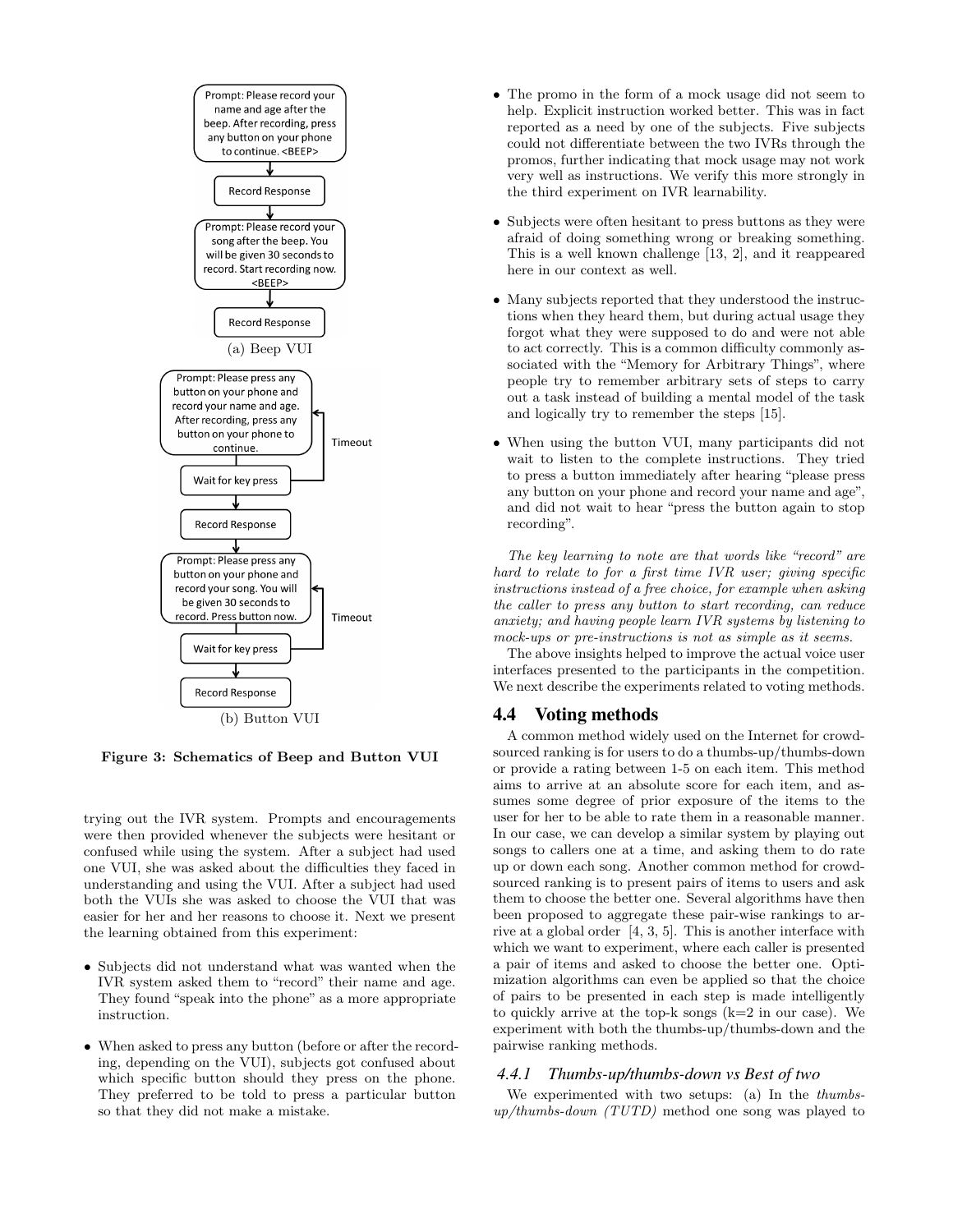the voter at a time and she was asked to vote the song up, down, or neutral, (b) in the best of two method, two songs were played to the voter and she was asked to choose the better one or choose both as equal. The schematics of both the voting methods are shown in Figure 4.



#### Figure 4: Schematics of VUI of Thumbs Up Thumbs Down (TUTD) and Best of Two voting methods.

Nine subjects were asked to use the TUTD VUI followed by the Best of Two VUI and another eight subjects were asked to use the VUIs in reverse order. The experiment design was similar to the audio recording experiment: subjects were give a hypothetical situation where they had to vote in a competition, and an audio snippet giving detailed instructions on how to use the VUI was played through a laptop to mimic hearing the instructions on a radio program. Support was provided if a subject got stuck, and feedback was collected after the subject used each of the VUIs. Below we present the learning obtained from the experiment:

- In terms of usability, all but one subject were able to use both the VUIs. This one subject was not able to use either of the VUIs.
- Some subjects asked before pressing a button whether they should indeed press the button then. This again relates to the hesitation of breaking something or doing something wrong, also observed in the previous Beep and Button VUI experiments.
- There were several interesting reasons reported for preferring one voting method over the other:
	- 1. One subject preferred best-of-two VUI over TUTD as he felt uncomfortable in rating a song bad and considered it culturally impolite. He felt more comfortable stating that Song A is better than Song B.
	- 2. Another subject preferred best-of-two VUI over TUTD as he found it easier to compare two songs rather than rate a song up or down without knowing all the songs in the playing field.
	- 3. One participant preferred TUTD over best-of-two VUI as she did not feel comfortable choosing one song over the other. A closer look at her use of the TUTD VUI system showed that she had actually up-voted all the songs she heard. She had not chosen all songs as equal in her pairwise voting however, which may imply that pairwise rankings can provide more information when voters are not willing to rate songs as bad.
	- 4. Only two participants reported that pairwise ranking was harder to understand compared to TUTD voting.

Thus, even though both TUTD and best-of-two voting methods were found to be easy to use, there were several cultural and psychological factors that impacted the preference of one voting method over the other.

#### *4.4.2 Best of Two vs Best of Four*

One of the limitations of ranking algorithms that use pairwise preferences to arrive at a global order is that they require a large number of pairwise preferences to arrive at an ordering with sufficient confidence levels. For example, the Glicko rating method [4] recommends at least 5 pairwise preferences per song before a song's rating can be obtained accurately. Depending on the number of songs to be ranked, the number of pairwise preferences required can be quite large.

One way to obtain more information from a single vote is by asking the voter to choose the best of  $n$  songs. Each such vote then gives us  $n-1$  pairwise preferences. However, as n is increased, usability of the IVR may decrease very quickly. Usability: To explore the usability of such a voting method, we conducted an experiment where 10 subjects were asked to use the best-of-two VUI followed by a best-of-four VUI, and another 10 subjects were asked to use the VUIs in the reverse order. The rest of the experiment design was the same as before. We found that all the subjects complained about the difficulty of voting in the best-of-four VUI, mainly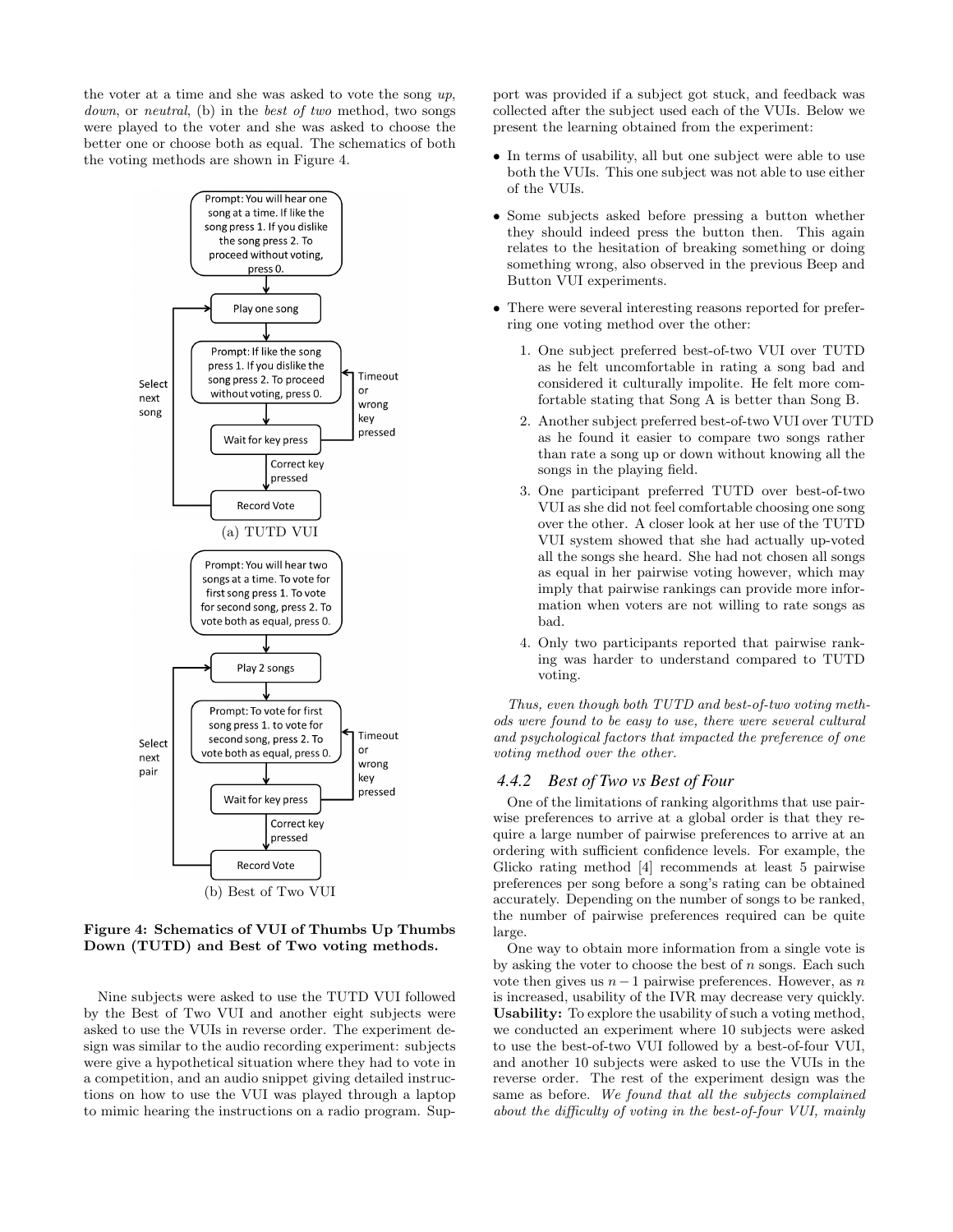because they could not remember the initial songs by the time they got to the last song.

Voting reliability: If the callers have difficulty in remembering the earlier songs in the best-of-four VUI, then it is likely that the rankings obtained through the best-of-four VUI may be different from those obtained through the bestof-two VUI. To test this hypothesis, we conducted an experiment where 10 subjects were asked to use the best-of-two VUI and vote on 4 songs (ie. 6 pairs), and another 10 subjects were asked to use the best-of-four VUI and vote on the same 4 songs. The subjects chosen for this experiment were graduate students who were comfortable with using IVR systems. We chose these subjects to rule out the possibility of IVR usability and novelty aspects in impacting the results. The songs chosen for voting were 30 second snippets of well known Hindi movie songs.

We used the Glicko ranking algorithm [4] to identify the best songs from the pairwise preferences of both the VUIs. This algorithm accepts preferences between pairs of songs and produces as output, a tuple  $(R_s, RD_s)$  for each song s.  $R<sub>s</sub>$  is the rating, which indicates how good song  $s$  is: higher rating indicates better song. And  $RD_s$  is the rating deviation, which indicates the confidence the algorithm has in the rating it has given to s: lower rating deviation indicates higher confidence. Glicko uses a Gaussian distribution to represent a song's rating, with rating deviation representing the standard deviation of the distribution. Thus, for two songs  $s_1$ ,  $s_2$ , if  $R_{s1}$  +  $RD_{s1}$  <  $R_{s2}$  -  $RD_{s2}$  then we can safely conclude that  $s_2$  was rated better than  $s_1$  by the voters.

Table 1: Rankings of four songs based on votes cast by 10 subjects using the best-of-two VUI, another 10 subjects using the best-of-four VUI, and a third set of 10 subjects with song order reversed in the best-of-four VUI

|                 | best-of-two |                        | best-of-four |                     | best-of-four<br>order<br>(songs<br>reversed) |                                |
|-----------------|-------------|------------------------|--------------|---------------------|----------------------------------------------|--------------------------------|
|                 | Rating      | Std-<br>$\mathbf{Dev}$ | Rating       | Std-<br>${\bf Dev}$ | Rating                                       | $_{\rm Std}$<br>$\mathbf{Dev}$ |
| Song $3$        | 1835        | 81                     | 1856         | 101                 | 1800                                         | 105                            |
| Song $4$        | 1719        | 81                     | 1435         | 129                 | 1557                                         | 121                            |
| $\text{Song} 1$ | 1180        | 79                     | 1074         | 148                 | 1074                                         | 148                            |
| Song $2$        | 1290        | 79                     | 1280         | 137                 | 1280                                         | 137                            |

Looking at the rating scores given by the Glicko algorithm in Table 1, we can see that both VUIs produced the same ranking, indicating that the best-of-four VUI could be used just as well. However, rating deviations show that Glicko is much less confident about the ratings given in the best-offour VUI. This actually happens because even though a vote in the best-of-four VUI results in three pairwise preferences, all the three pairs have a common song and therefore if some one song is dominantly better than the others then not all songs may get a sufficient number of votes. This was indeed found to be the case because seven out of ten callers who used the best-of-four VUI voted for Song 3. Thus, although we have some evidence that the choice of VUI may not impact the results, a larger study with more songs and subjects would still be needed to confirm this.

The original subjects from the station's listener base had indicated that the best-of-four VUI was harder for them because they were not able to remember the initial songs they had heard in the list. We tried to test for this by also reversing the order of the songs with another set of 10 graduate students subjects. The results of this experiment are shown in Table 1, and indicate that reversing the order did not have any effect on the ranking results in the best-of-four VUI.

We therefore conclude that both the best-of-two and bestof-four IVRs would yield similar results.

## **4.5 Learning to use IVR systems**

We experimented with a different set of 40 subjects with a slightly modified beep VUI on how to best train them to use IVR systems. Our reason for choosing this VUI instead of one of the voting VUIs was that we noticed this to be the harder of the two types of VUIs. While using the voting VUIs in the previous section, subjects generally required prompting only when they were pressing a button for the first time. But in the audio recording VUIs, subjects required encouragement and instructions at several points in the IVR: (a) to start recording name, age, or song, (b) to press a button after recording, (c) to press a button before recording in the Button VUI, etc. Hence we wanted to choose the harder VUI to evaluate its learnability. We wanted to mimic the following real world scenarios for the actual learning methodologies:

- Training over radio: A community radio station can train listeners on using an IVR system by airing an instructional promo. To mimic this, we designed an experiment where subjects could listen to an audio snippet played on a laptop that would contain instructions on how to use the the VUI. They could listen to this promo as many times as they liked but could call into the IVR only once. This corresponds to a situation where a caller is allowed to record a song or a message only once, a good example of which is an answering machine where one cannot change a previous recording. We call this the many promo, one call experiment.
- Repeated calls: It is possible that being able to use the interface more than once may allow the caller to self-learn how to the IVR system. To study how allowing access to the IVR multiple times impacts learnability, we designed the experiment to allow subjects to call into the IVR multiple times in addition to being able to listen to the promo multiple times. We call this the many promo, many calls experiment.
- Training over phone: CR stations often build a strong bond with their community members through conversations with them over phone calls. This is particularly true for GKA where listeners call not only to make songs requests but also to ask for information about programs, obtain contact details of civic authorities, and sometimes even just to chat with the station staff without any specific purpose. Instructional conversations over phone calls are therefore likely to arise as another training methodology. We designed a third experiment where subjects were provided instructions on IVR use over the phone. We call this the phone training experiment.
- In person handholding: Station staff sometimes visit the communities for field recordings, where the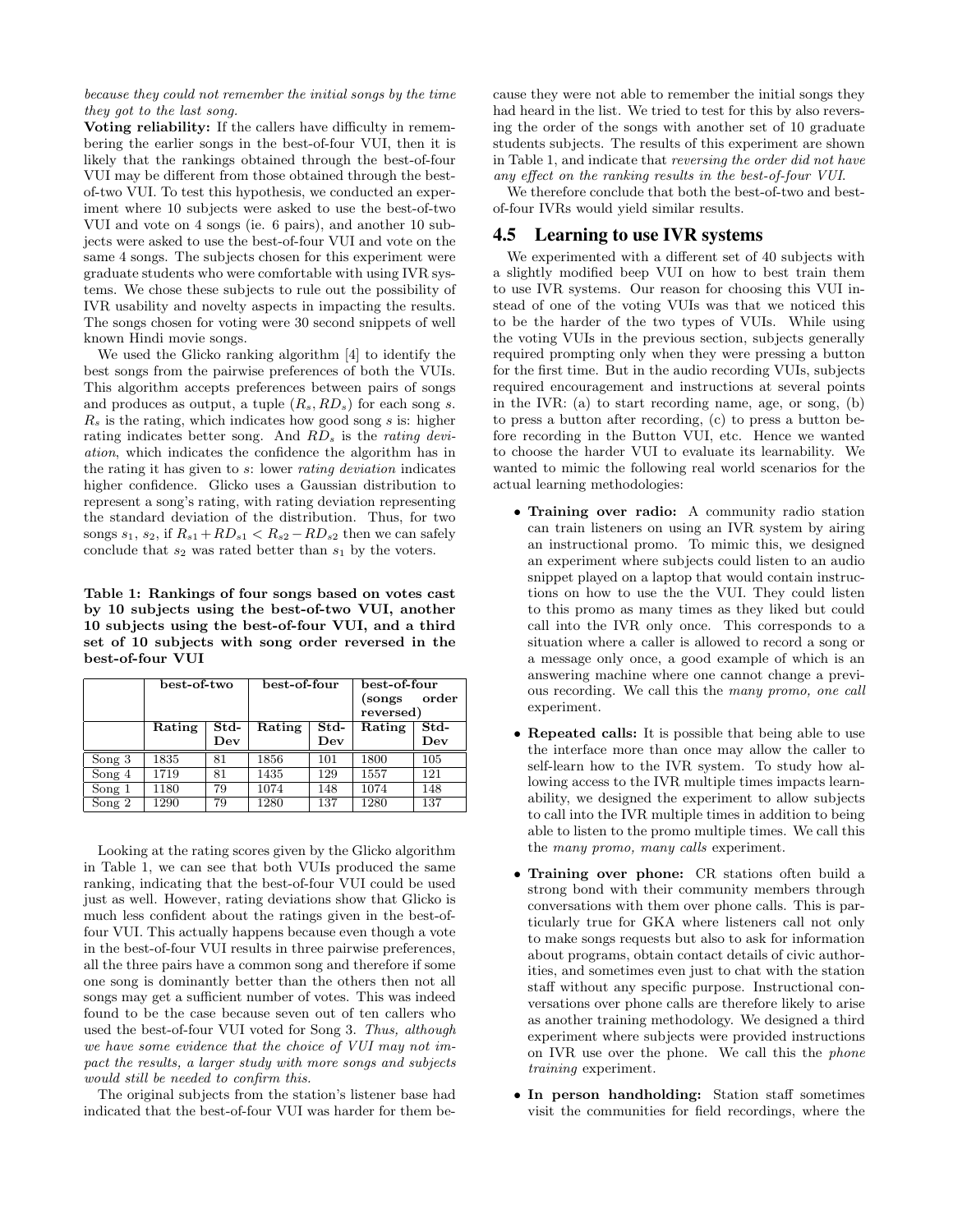staff can give extra time to train listeners on using the IVR systems. We designed a fourth experiment to study the impact of in-person handholding where close help was given to subjects to walk them through the VUI. We call this the in-person training experiment.

Note that the above training methods are listed in order of increasing effort for the radio station. While running a promo multiple times is not costly for a station, allowing repeated calls to change previous entries incurs cost and resources in terms of software development and competition design. Training each person over the phone takes up a significant amount of station staff's time, and in person handhold is even more expensive in terms of time and other resources. However, intuitively, each of the above training methods are also listed in the order of increasing learnability: in-person handholding is likely to help more people to learn the VUI compared to just passively listening to instructional promos. Thus, there is a clear trade-off involved that we try to understand as follows.

We combined the four scenarios described above into a single larger experiment due to shortage of subjects. This combined experiment was executed in a phased manner with each subject. A subject was first informed of the hypothetical situation where she was to participate in a talent competition. The subject was given time to decide what poem, song, joke, or any other contribution she would like to record. If the subject could not decide then the station staff would suggest some poem or joke. Once the subject was ready, a promo was played out to her explaining how the VUI was to be used to record her name, age and contribution. For this study, the beep VUI shown in Figure 3(a) was modified slightly to make the caller press a button to terminate a recording, instead of using a 30 second timeout. This was to explore the ability of the subjects to terminate recordings by pressing a button<sup>3</sup>. After playing the promo once, the subject was told that she could listen to the promo as many times as she liked, but could call into the IVR only once. This acted as the many promo, one call experiment.

If after the first call, the subject was not able to use the VUI correctly, then she was told that she could listen to the promo again or call again multiple times. This component represented the many promo, many calls experiment.

If the subject was unable to use the VUI correctly even after making several calls, then we talked to the subject in more detail and used other ways to explain the IVR to them. Care was taken not to use any gestures or external indicators during this conversation, to mimic a purely verbal communication as on a phone call. This conversation acted as the phone training experiment.

If the subject was still unable to use the VUI correctly after the "phone training", we handholded them through the IVR asking them to press a button or record their name, age, and contribution as and when required. This final component represented the in-person training experiment.

We defined two tasks for this experiment: (a) task-rec requires recording name, age, and contribution with or without key presses to terminate recordings, and (b) task-keypress

Table 2: Results of experiment on learning to use Beep VUI. Each column corresponding to a training method shows number of subjects that could complete the tasks using the training method but could not do so with previous method.

| Task     | Many<br>promo,<br>one<br>call | Many<br>promo,<br>many<br>calls | Phone<br>train-<br>ing | In-<br>person<br>train-<br>ing |
|----------|-------------------------------|---------------------------------|------------------------|--------------------------------|
| task-rec | 17                            |                                 | 13                     |                                |
| task-    |                               | ∍                               | 15                     | 12                             |
| keypress |                               |                                 |                        |                                |

requires executing task-rec as well as pressing a button to terminate recordings. Table 2 shows among 40 subjects that undertook the experiment, how many completed these two tasks through each of the training methods, phase by phase. Each column indicates the number of subjects that could complete the task in the corresponding training phase but were not able to complete the task using the previous phase training methods. There are several interesting insights to note:

- Seventeen or  $42\%$  of the participants were able to complete task-rec in the first call. This is close to the percentage of good calls reported by PhonePeti where training was only available through a promo on radio.
- Running an ANOVA test over the results shows that there is a significant impact of different training methods on the completion rates of task-rec  $(F = 18.31, P < 0.0001)$ and task-keypress  $(F = 47.73, P < 0.0001)$ , which was expected.
- Applying the Student's t-test to each pair of training methods showed that allowing multiple calls into the IVR did not have any statistically significant impact on the completion rates ( $P_{rec} = 0.38, P_{keypress} = 0.77$ ) as compared to a single call. However, training over phone and in person handholding had a significant impact on task completion rates compared to single and multiple calls ( $P <$ 0.0001 in all four cases). We also found that in-person handholding had significant impact on task completion rates compared to phone training.
- As a further validation of users not being able to closely follow several steps of instruction, we found that repeated promos and repeated calls did not help them remember to do a keypress to terminate recordings. This learning came to the subjects only after phone training or in-person handholding. Therefore, we recommend that when taking speech input in an IVR, thought should be given to specify a reasonable maximum recording duration after which the recording would terminate automatically.
- In several cases during the phone training phase, we explained to the subjects the reasons why it was required for them to press a key for termination by telling them that the "computer needs to know when you want to stop speaking". This seemed to have helped build a better mental model of the system in their minds and improved

<sup>&</sup>lt;sup>3</sup>In earlier work [10], using silence detection to terminate a recording often caused a premature termination as first time IVR users took time to start speaking into the system. Therefore we wanted to experiment whether having users press a button to terminate a recording would work well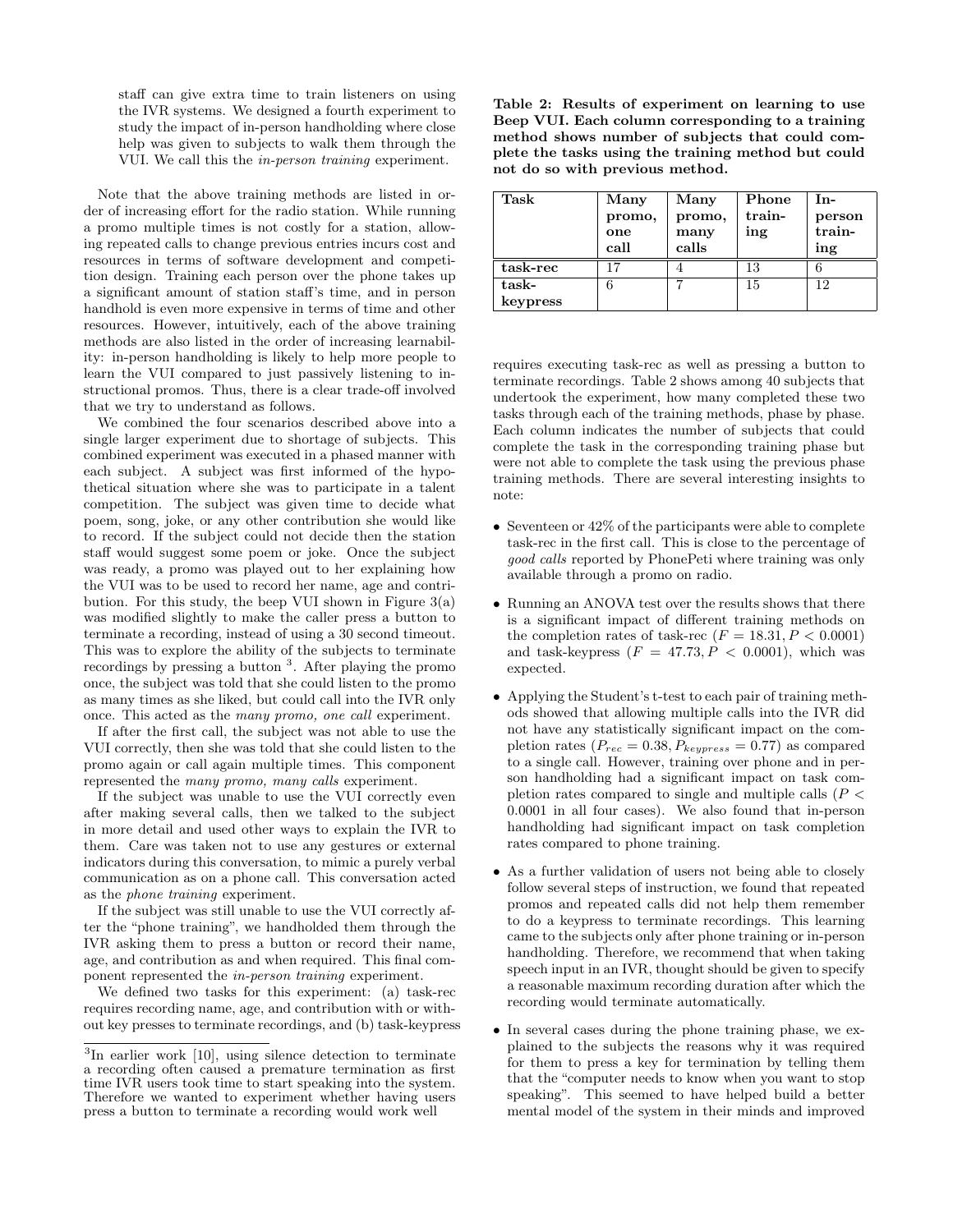the learning. We want to use these insights in the future to design better promos.

Thus, training over phone and in-person handholding showed significant improvement in task completion rates of the VUI. Also, the use of keypress for recording termination was hard to learn for the subjects in the experiments.

## **4.6 Summary**

Table 3: Summary of usability studies and their learning

| Study       | Learnings                                    |
|-------------|----------------------------------------------|
| Audio       | 1. Words like "record" are hard to relate    |
| recording   | to for a first time IVR user. 2. Lim-        |
| methods     | iting the choices through specific instruc-  |
|             | tions can reduce anxiety. 3. It is hard      |
|             | for users to remember a long sequence of     |
|             | instructions, and rather building the right  |
|             | mental model of the system is more impor-    |
|             | tant for learning.                           |
| Voting      | 1. Even though both TUTD and best-of-        |
| methods     | two are easy to use, several cultural fac-   |
|             | tors impact preference of voting methods.    |
|             | 2. Best-of-four method was hard to use be-   |
|             | cause of the difficulty in remembering ear-  |
|             | lier songs, but that did not impact the vot- |
|             | ing results.                                 |
| Learning to | Training over phone and in person            |
| use IVR     | showed significant improvement in task       |
|             | completion rates of the VUI. 2. Use of key   |
|             | press for recording termination was hard to  |
|             | learn through promos and repeated calls.     |

Table 3 summarizes various usability studies done by us, and their corresponding learning. We used these insights to design the IVR systems for the actual Gurgaon Idol competition. Several of our observations are however limited in conclusiveness and generalizability, and need further research. (a) Cultural preferences noticed for different voting VUIs requires larger studies to evaluate cultural impact on voting results. (b) Studies on best-of-two and best-of-four voting VUIs need to be repeated with more voters and nonbollywood songs not known previously to the voters. (c) IVR learnability and other studies need to be repeated with a larger sample size. We are currently working on another round of the competition with a different community radio station, in which we aim to investigate these issues thoroughly.

We next describe execution of the actual competition.

# **5. GURGAON IDOL**

The Gurgaon Idol competition was executed in two phases: a participation phase lasting 14 days, and a voting phase lasting 19 days. During the participation phase, listeners could call into the IVR system and record their name, age, and song. Information about the competition i.e. who should call, what can they record, etc was provided through radio promos. Once the participation phase was over, we shortlisted the entries that had correctly recorded their name, age, and song. Each entry was given an entry number and grouped according to the age of the participant. All participants aged below 30 formed one group and those above thirty formed another.

During the voting phase, these entries were played on air along with their entry numbers. This was done by clubbing the songs from each group into subgroups of three and airing the subgroup together with instructions for voting. Care was taken to ensure that all the songs were broadcast an equal number of times to avoid bias. Listeners could vote in two different ways: they could call into an IVR, listen to songs that are played, and vote on them, or they could note down the entry number aired on the radio and send an SMS "GKA  $\langle$  space  $\rangle$  = entry\_number  $\rangle$ " to the station. Both the methods were equally advertised on radio.

We used the Beep  $VUI<sup>4</sup>$  during the participation phase, which was modified based on the usability experiments so that the caller was not required to press a button to terminate a recording. The maximum time for recording name and age, and song were set to 20 seconds and 30 seconds respectively so that recording was terminated automatically after this timeout.

In the voting phase, we used both the best-of-two and best-of-four voting VUIs. Even though our experiments showed a preference for the best-of-two VUI, we still used both the interfaces because the best-of-four VUI would give us 3 pairwise preferences compared to only 1 preference per vote in the best-of-two VUI.

# **5.1 Participation phase**

During the participation phase, we accepted a total of 31 entries out of 85 recordings. The rejected recordings were of poor quality and were replaced by new recordings where we asked the callers to call again. We describe later in Section 6 several practical challenges to keep in mind while conducting such IVR based singing competitions. Among the 31 participants selected for the voting phase, 21 were aged below 30 and 10 were aged above thirty. Thus, this concept of a competition did attract more youth, which was a success for GKA as the station had so far struggled to engage young listeners. Women participants were however few, and that particular objective was not met.

# **5.2 Voting phase**

During the voting phase, 221 callers called into the IVR system. Surprisingly, only 10 of the 109 callers that were presented best-of-two VUI and 19 of 112 callers that were presented best-of-four VUI actually voted for a song. All the other callers simply hung up the call without voting. Another surprising aspect of the voting results was that the number of callers that voted in the best-of-four VUI was more than those that voted in the best-of-two VUI, although it is hard to infer anything statistically significant from this. Thus, we suspected that factors beyond usability of the two voting interfaces impacted the usage of the voting system.

We called back a sample of 47 callers who did not vote to understand their reasons for not voting. Nine callers said that they did not vote because they did not like any of the

<sup>4</sup>We used Button VUI also with the purpose of comparing task completion rates of the two VUIs, but a bug in the IVR system did not allow the Button VUI to be used correctly. We present data collected only from the Beep VUI in this paper.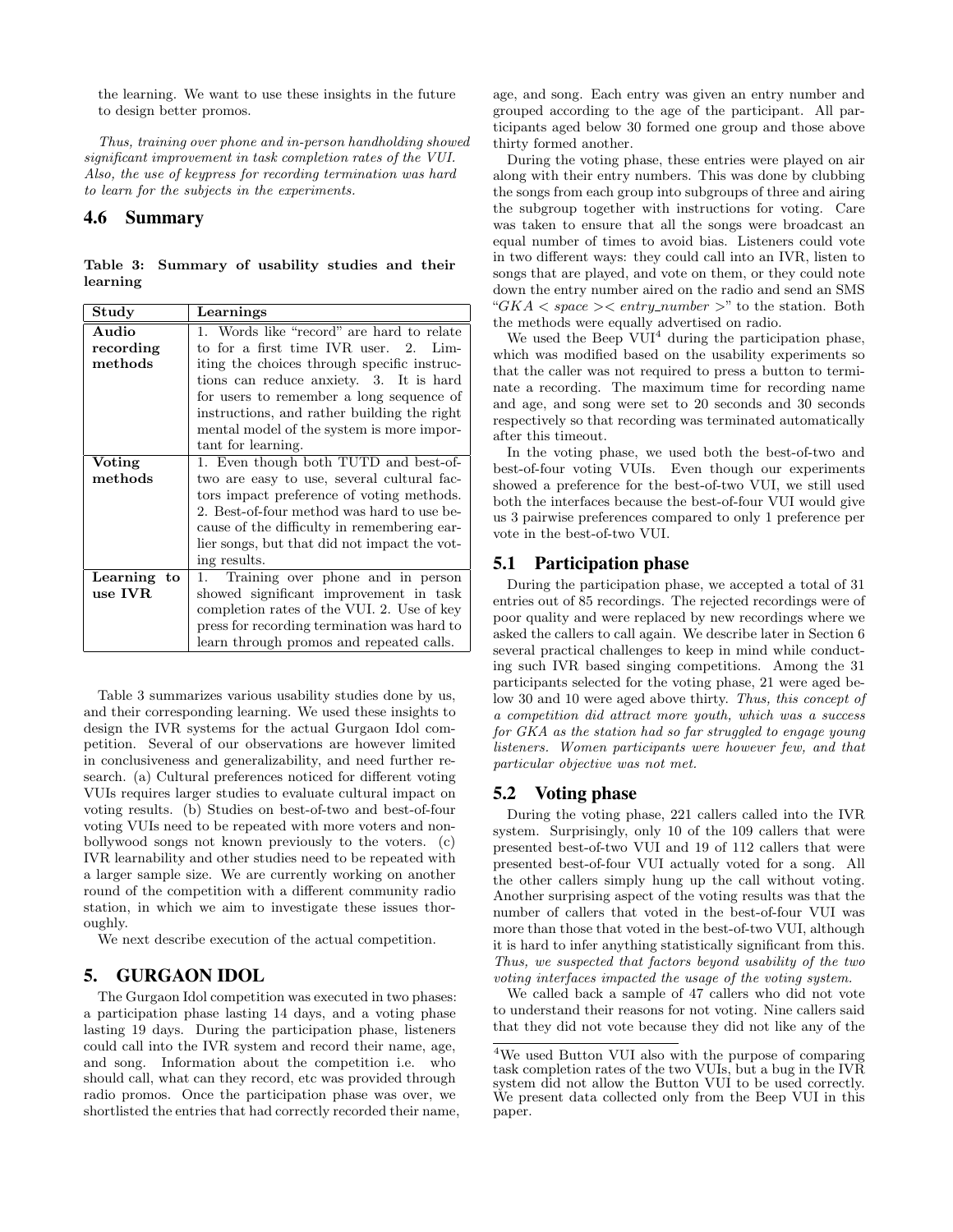songs! The main reason cited by them was that the audio quality was too poor. While the station could have filtered songs to allow voting only on songs they thought were good, it chose not to do so to avoid bias, which resulted in less votes. Another 7 callers we interviewed, had voted for a song before all the songs were played. Although, the IVR did not allow voting before all the two/four songs were played to ensure equal exposure of all competing songs to the voter, this design choice resulted in lesser number of votes being registered. Yet another 18 callers said that the system malfunctioned and they did not hear any songs when they called. Our analysis of the call logs however revealed that these calls were actually disconnected while the instructions were being played out! The callers were therefore making excuses, and would have called only to check out the system, a conclusion validated by discussions with the station staff and our past experience with PhonePeti [10]. All this analysis revealed that much more was going on rather than just the usability of the voting VUIs.

#### *5.2.1 Voting over SMS*

As a backup in case the IVR voting mechanism did not work, we had also put an SMS-based voting mechanism in place. We received 264 SMS votes from 68 different phone numbers. These votes were of course direct thumbs-up votes for specific songs, and could not be used in the Glicko ranking algorithm. The higher number of SMS votes could indicate that in this particular demography, SMS may be a more convenient way for the station to engage with its community. It could also indicate that listeners may prefer to directly vote for a specific song rather than differential voting on preference pairs.

## **5.3 Competition result**

We used Glicko ranking algorithm to obtain a global order of the songs based on the pairwise preferences obtained from the IVRS. Recall that Glicko accepts pairwise preferences and produces as output, a tuple  $(R_s, RD_s)$  for each song s. Thus, given two songs  $s_1$ ,  $s_2$ , if  $R_{s1} + RD_{s1} < R_{s2} - RD_{s2}$ then  $s_2$  is rated better than  $s_1$ .

The votes obtained from the IVRS were insufficient to obtain the top two songs in both the groups using the above rule. We were however able to get the top song in both the groups. We used SMS votes to find the second winner from each group.

# **6. PRACTICAL CHALLENGES IN EXECUT-ING GURGAON IDOL**

While we focused on usability aspects of voice user interfaces and their learnability, we realized that there are several other aspects that need equal or more attention for an event like Gurgaon Idol to succeed.

One of the biggest challenges for us was the poor quality of audio recorded over a phone call. There are several dimensions to this. First, the 8KHz sample rate on telephony networks seems to be insufficient for song recordings. Second, several recordings had audio gaps due to a temporary signal loss while recording. Such breakages may be acceptable in a conversation but they significantly impact a song's quality. Another practical issue was that since participants had never sung into a phone before, they did not know how far they should hold their phone from their mouth to get recordings at an acceptable volume levels. Handheld recorders usually have level indicators to provide feedback to people using the devices. No such feedback could be made available here except for replaying the recorded song. As a result of these problems, several songs had to be discarded or the callers had to be asked to call again to revise their entry.

Deciding the duration of each phase of the competition was also a difficult task as neither Gurgaon Ki Aawaz nor we had conducted such a competition before. Initially we had planned to keep both the phases only 7 days long in an attempt to keep the competition short and exciting. However, we had to change the durations based on the number of participants and votes we got in each of the phases. Running the system off a toll-free number could have impacted the call volumes, something we plan to do in the future to evaluate the relative volumes when callers have to pay Vs. when the line is toll-free for the callers.

We also realized that by conducting only a singing competition as against a generic talent hunt, we ruled out a large percentage of the population that was not interested in singing songs. The decision proved counter productive for the station as only a few hundred members of the community participated in the competition, which is a small number in the context of urban India. We explicitly highlight this failure to enable others to learn from it.

# **7. RELATED WORK**

We categorize related work in three domains and present each of them below:

IVR systems for development: IVR systems have been extensively used in the development context, mostly to play out audio recordings such as announcements and updates [19, 21, 20, 1], or to build peer-to-peer information sharing networks [17, 14]. The Tamil Market project [19], Healthline [21], and the phone broadcasting system for urban sex workers [20] focused on carefully understanding the context in which the IVR system was deployed and experimented with the timing of calls and content to be made available on the system. Information sharing systems such as Avaj Otalo [17] and CGNet Swara [14] focused on the kind of interactions enabled through the IVR system, and how they related to the actual social interactions on the ground. Our work, while done in the context of a competition, focuses on the usability of the IVR interfaces and explores methods to enable learnability of the interfaces.

Graphical user interfaces for low literate users: Recent work has also been done in the domain of building GUIs for low literate users. The need for graphical elements [16] instead of text, voice annotation and audio feedback [6], semi-abstracted graphics [13], and consistent help information across mobile phone applications [13] have been repeatedly highlighted by this body of work. Authors have generally recommended contextual design methods because the domain of audio-visual interfaces for low literate users is relatively new. The same principle also applies to voice user interfaces for low literate users, particularly for those with little past exposure to IVRs. Our work contributes to this relatively nascent field by exploring options for recording audio and voting VUIs with populations that have had little prior exposure to IVR systems.

Voice user interface design for the developing world: Some recent studies on VUIs for the developing world have